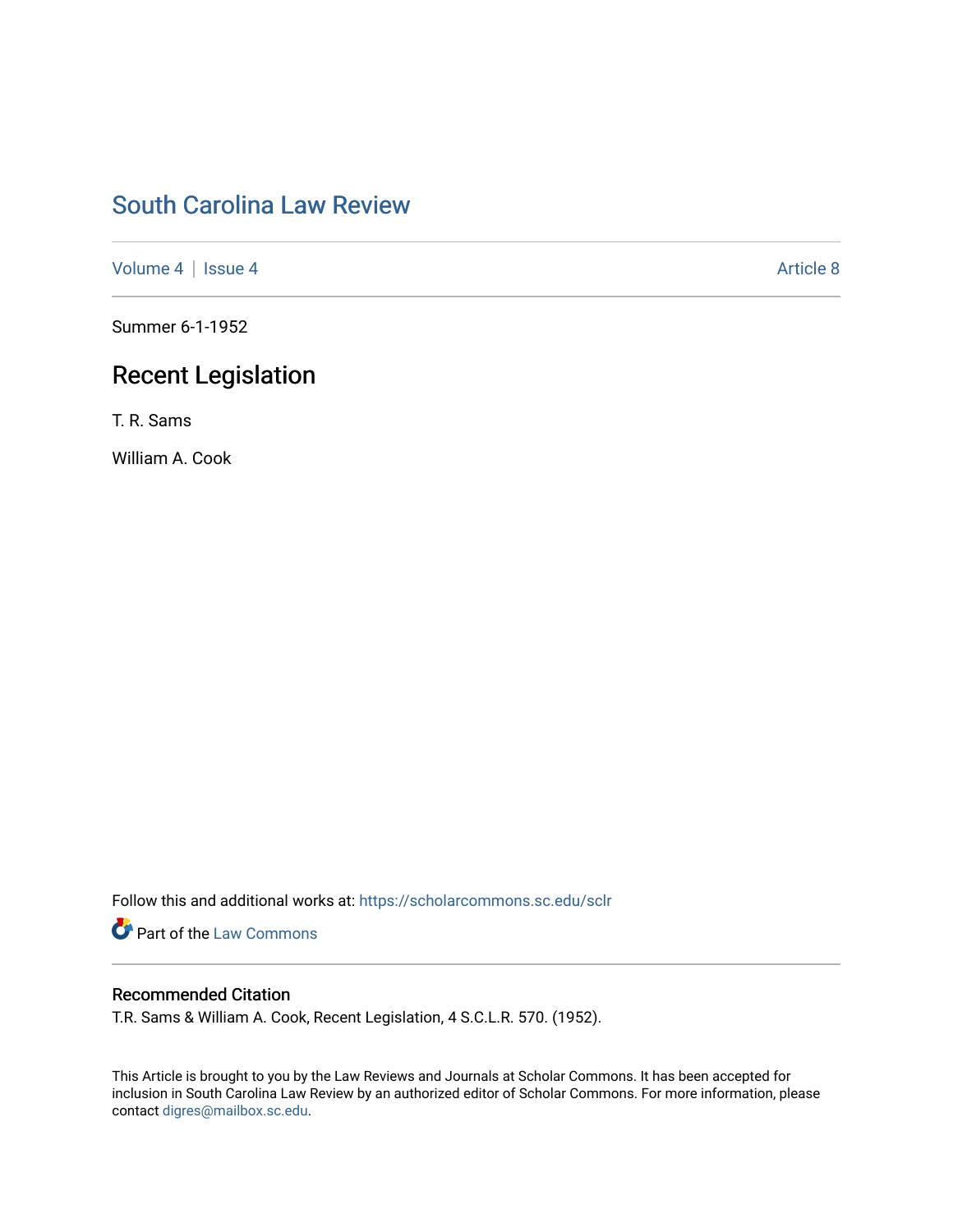# **RECENT LEGISLATION**

## **A** SUMMARY OF THE ENACTMENTS OF THE 1952 SESSION OF THE GENERAL ASSEMBLY OF SOUTH CAROLINA

#### T. R. **SAMS AND** WILLIAM A. COOK\*

This summary is intended as a review of that legislation of the **1952** General Assembly which is of importance or interest to the practicing attorneys of South Carolina. Not all state-wide legislation falls within this category and some of it has been omitted. Local legislation of interest to members of the Bar in the particular counties affected thereby has been listed.

The Acts reviewed here have been cited by giving their ratification numbers and dates of approval by the Governor. The dates given in connection with resolutions proposing constitutional amendments are the dates of their ratification by the General Assembly. All code section numbers refer to the Code of Laws of South Carolina, 1942.

#### CLASS APPOINTMENTS TO INDUSTRIAL COMMISSION ELIMINATED

Following a recommendation by the Governor, an Act' was passed amending Section **7035-54** so as to eliminate any reference to the members of the South Carolina Industrial Commission being representatives of any particular class or group of citizens.

#### MOTOR VEHICLE SAFETY RESPONSIBILITY ACT

Under the provisions of this Act<sup>2</sup> the license of each operator or driver, and the registrations of each owner, of a motor vehicle involved in an accident which results in the physical injury or death of any person or in property damage in excess

**LL.B . 1949 University of South Carolina. Members of South Carolina Bar; Lawyers of the Legislative Council.**

**<sup>1.</sup>** Ratification No. **803,** approved February **27, 1952.**

<sup>2.</sup> Ratification No. **752,** approved February 14, **1952.**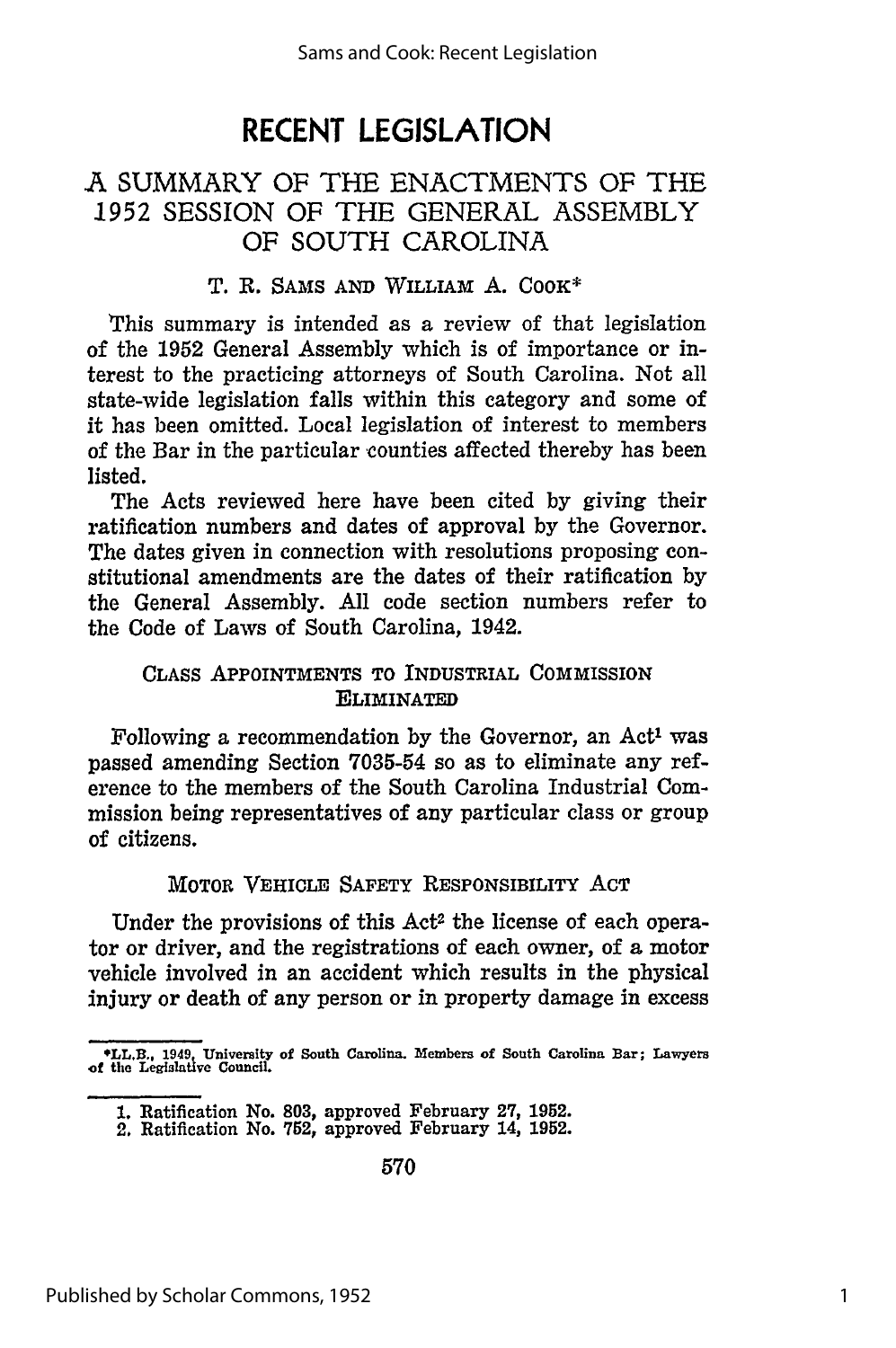of fifty dollars will be suspended by the State Highway Department within sixty days after the accident unless the operator, driver, or owner deposits security in an amount which is sufficient, in the judgment of the department, to satisfy any judgments for damages, resulting from the accident, which may be recovered against the operator, driver, or owner. The maximum deposit of security which may be required by the department is five thousand dollars (\$5,000.00) in cases involving the bodily injury or death of one person, ten thousand dollars (\$10,000.00) in cases involving the bodily injury or death of two or more persons, and one thousand dollars **(\$1,000.00)** in cases involving the damage to or destruction of property. The Act provides that certain types of liability insurance or bonds will be considered as fulfilling the security requirements of the Act, but the policies and bonds must meet the maximum security requirements.

When no deposit of security is made in any form, the licenses and registrations will remain suspended until one year has elapsed since the accident and no action for damages has been instituted against the operator, driver, or owner concerned, or until evidence of a release from liability, a duly acknowledged written agreement, or a warrant for confession of judgment has been filed with the department.

Article IV of the Act contains provisions relating to the proof of financial responsibility for the future. When a **judg**ment upon a cause of action arising out of the ownership, maintenance, or use of a motor vehicle is rendered against a person, that person, in order to have his license and registrations reinstated, must satisfy the judgment up to the maximum limits of the Act and must maintain proof of financial responsibility for the future. Certain liability insurance policies, bonds or deposits of cash or securities will be accepted as proof of financial responsibility for the future. This proof must be maintained only for a period of three years if during that time the person concerned has done no additional act which would require or permit the suspension or revocation of his license or registrations.

The Act does not provide for compulsory liability insurance, but its provisions make such insurance desirable. In order to avoid causing hardship to those who might be considered **by** insurance companies as "poor risks" and to avoid hardship on the companies themselves, the Act provides for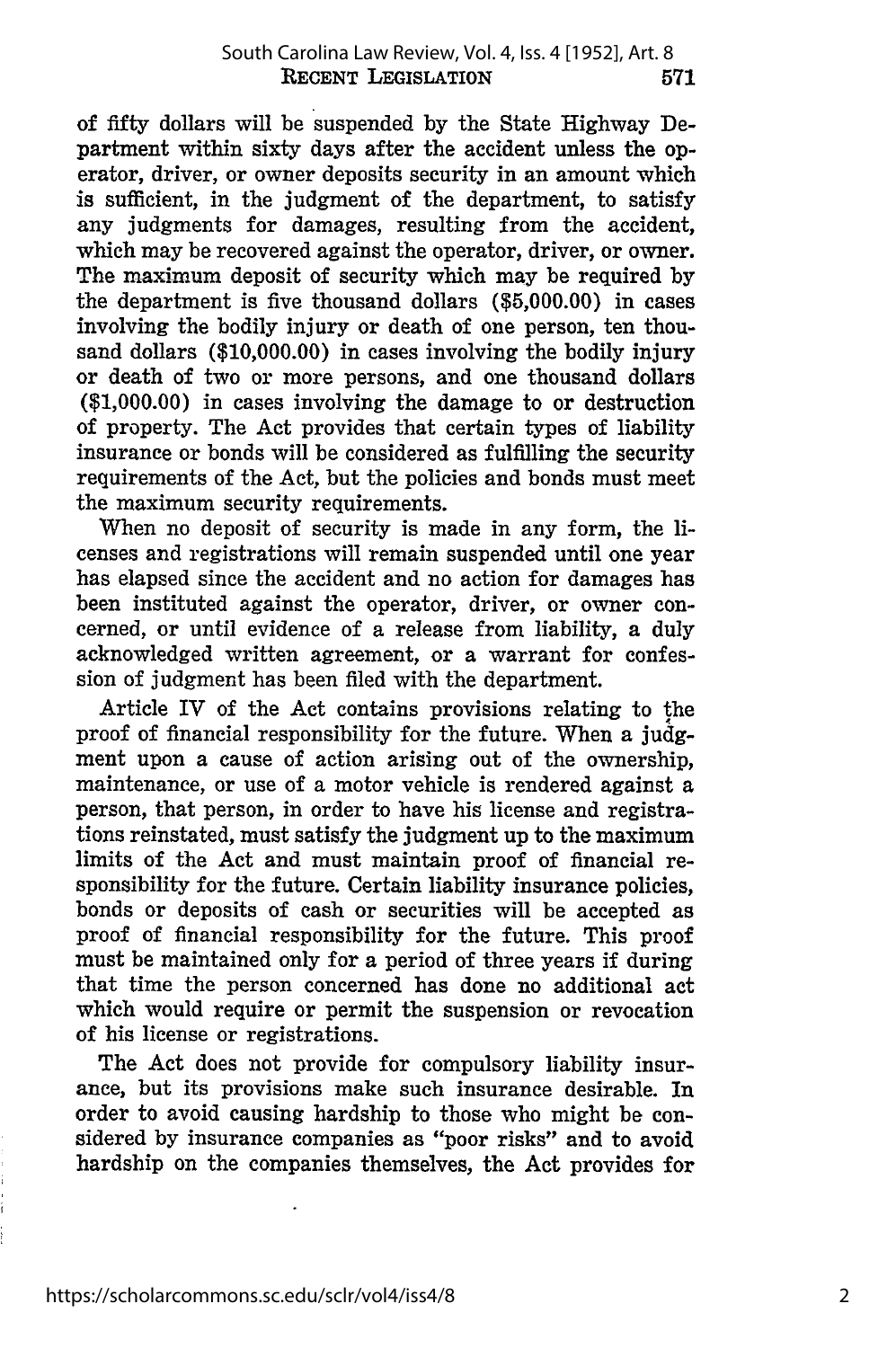a plan which will allow these "poor risks" to get insurance and which will allow these risks to be shared by the various companies issuing automobile liability policies in this state.

Since this Act will not take effect until January 1, 1953, after the publication of the Acts of 1952, a more detailed discussion of the Act is unnecessary.

#### DIVORCE **ACT** AMENDED--HABITUAL DRUNKENNESS TO BE **CONSTRUED** TO INCLUDE HABITUAL **DRUNKENNESS CAUSED** BY THE USE OF **ANY** NARCOTIC DRUG

This Act<sup>3</sup> amended Section 2 of the Divorce Act,<sup>4</sup> which section sets forth the grounds for divorce, **by** adding, after "habitual drunkenness" the following: "provided, that this ground shall be construed to include habitual drunkenness caused **by** the use of any narcotic drug."

#### **DIRECTORS OF BUSINESS CORPORATIONS-MAXIMUM NUMBER** INCREASED

This Act<sup>5</sup> amended Section 7729, relating to the organization of business corporations, so as to increase from fifteen to seventeen the maximum number of directors that a corporation may have.

#### No GAIN OR Loss RECOGNIZED ON **FINAL** DISTRIBUTION OF THE **ASSETS OF** CORPORATIONS **IN** CERTAIN **CASES**

The income tax law was amended by an Act<sup>6</sup> which provides that in any case in which a corporation is, or has been, forced to liquidate because of the condemnation or the threat of condemnation of all of its real properties or business locations **by** the United States Government during the period from January **1, 1951** to December **31, 1952,** no gain or loss on the distribution of its assets will be recognized.

### RADIO STATION RELIEVED FROM LIABILITY FOR DEFAMATORY MATTER IN **CERTAIN CASES**

This Act<sup>7</sup> provides that the owner, licensee, or operator of a visual or sound radio broadcasting station or network shall

**<sup>3.</sup>** Ratification No. 947, approved April 4, **1952.**

<sup>4.</sup> **ACT** No. **137 OF THE ACTS OF 1949.**

**<sup>5.</sup>** Ratification No. **1001,** approved April **23, 1952.**

**<sup>6.</sup>** Ratification No. **888,** approved March **3, 1952. 7.** Ratification No. 840, approved February **29, 1952.**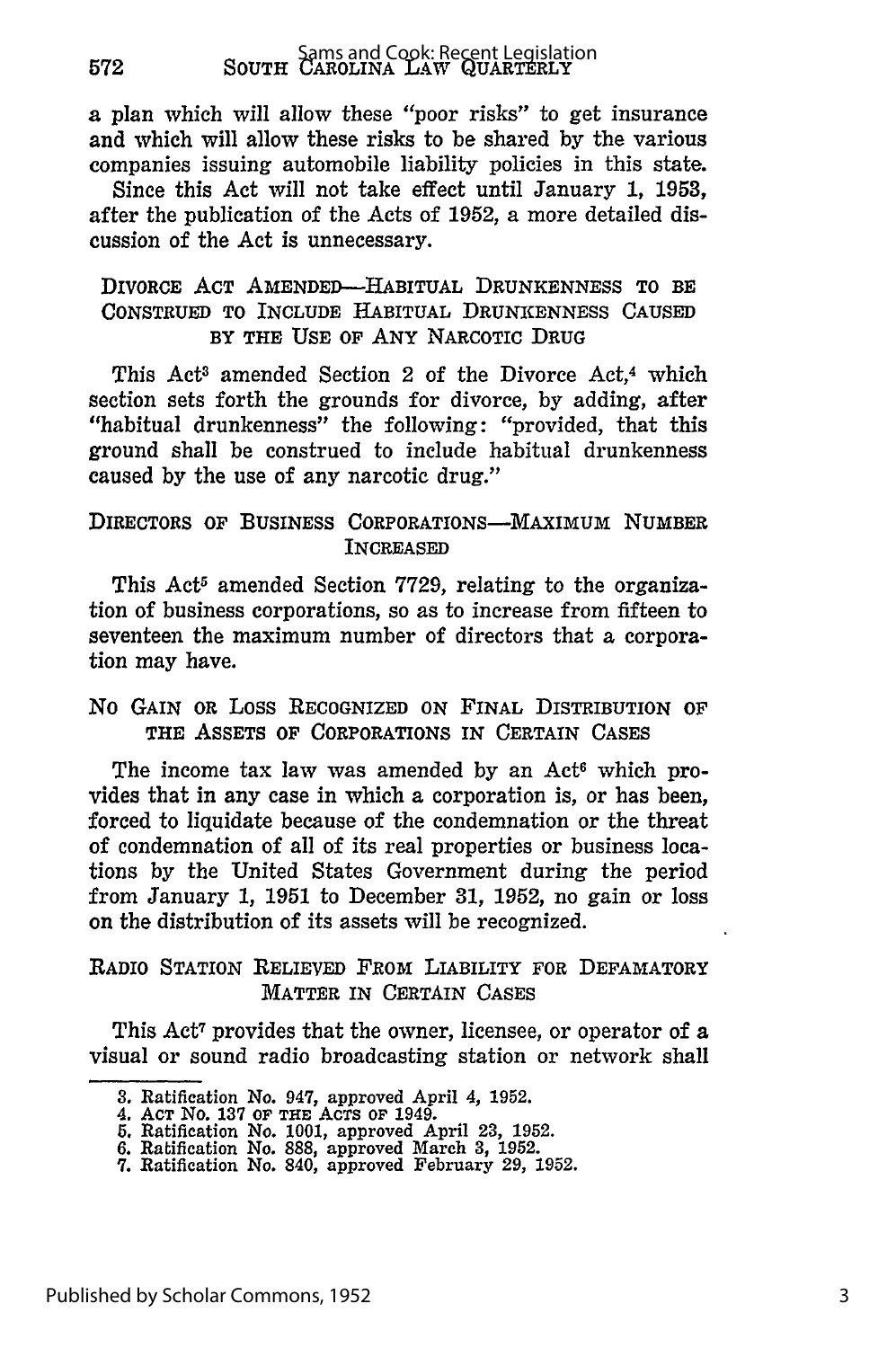not be liable for any damages for any defamatory statement published or uttered in or as a part of a broadcast by a candidate for political office in those cases in which, under the Acts of Congress or the rules and regulations of the Federal Communications Commission, the station or network is prohibited from censoring the material broadcasted by the candidate. In order to benefit from this Act, the owner, licensee, or operator must cause to be made at the conclusion of the broadcast the following announcement in substance: "The broadcast you have just heard was not censored in accord (sic) with the immunity from censorship extended legally qualified political candidates."

### **PRELIMINARY INVESTIGATIONS TO BE HELD BY MAGISTRATE ON WARRANT ISSUED BY CORONER**

Prior to the passage of this Act,<sup>8</sup> a magistrate was required to hold a preliminary investigation upon the demand of the defendant in any case in which a warrant charging a crime beyond the jurisdiction of the magistrate was issued **by** the magistrate himself. This Act amends Section **935** so that the magistrate having territorial jurisdiction must also hold a preliminary investigation upon demand of the defendant in cases in which the warrant charging a crime beyond the jurisdiction of the magistrate is issued **by** a coroner.

### **DECEDENT'S ESTATES-TIME WITHIN WHICH ACTION MAY BE BROUGHT AFTER NOTICE OF DISALLOWANCE OR** DENIAL **OF CLAIMS**

This Act<sup>9</sup> amended Section 8999-1, as amended, by rewriting it. This section now provides that when any claim against the estate of a decedent is filed in the Probate Court in which the estate is being administered or with the executor or administrator of the estate and the claimant, or his attorney who filed the claim, receives written notice from the Probate Court that the claim has been disallowed or from the executor or administrator, or the attorney for the executor or administrator, that the claim is denied and will be contested, the claim shall be forever barred unless action to enforce the claim is brought within six months after receipt of the written

**<sup>8.</sup>** Ratification No. 954, approved April **23, 1952. 9.** Ratification No. 920, approved April **15, 1952.**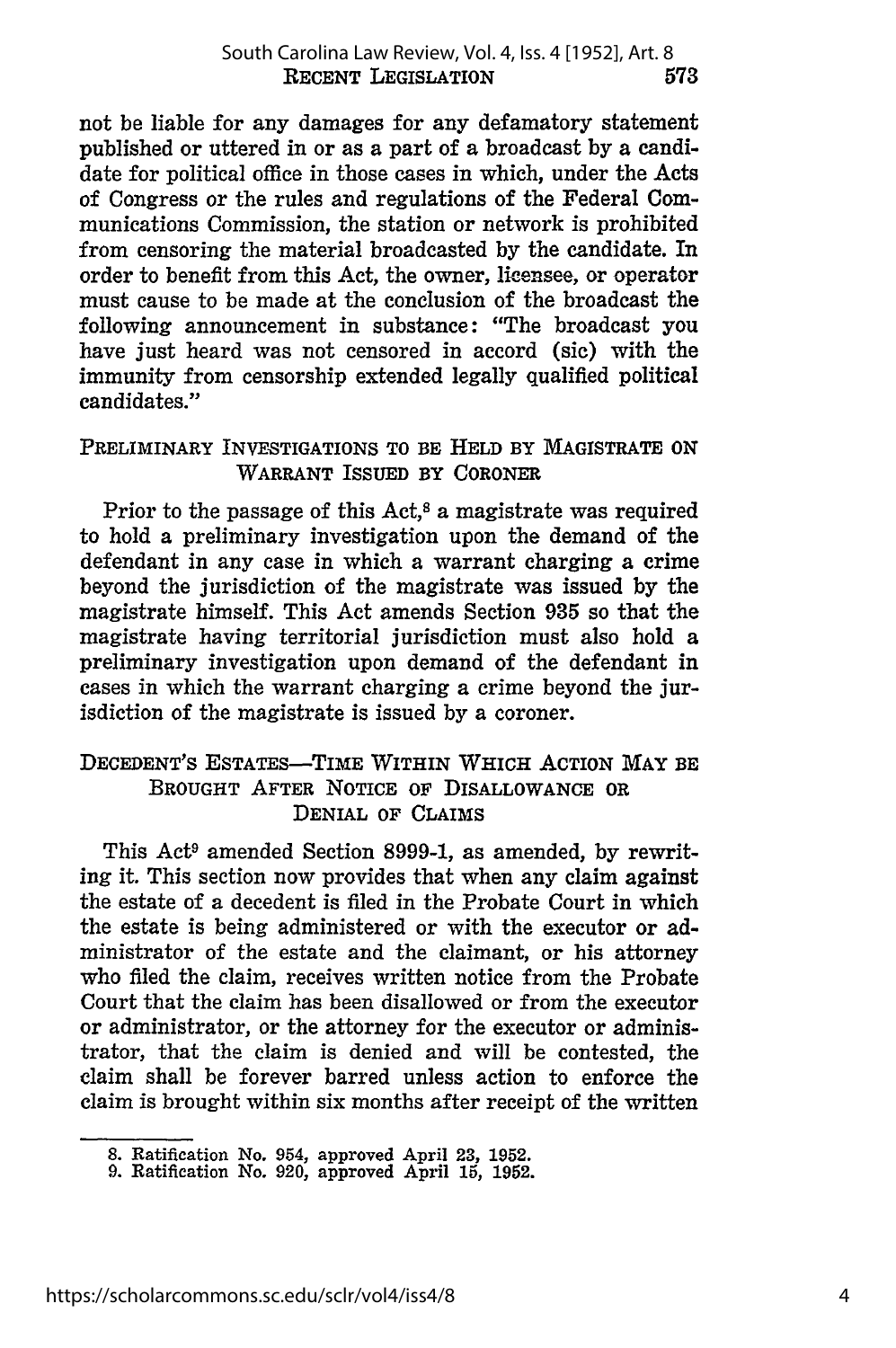notice. The section is now worded so as to cover cases in which the claim is filed with the executor or administrator and cases in which the written notice that the claim is denied or that it will be contested is received from the executor or administrator or the attorney for the executor or administrator. Otherwise, there appears to be no change in the meaning of the section.

#### MOTOR CARRIERS-TWO YEAR STATUTE OF LIMITATIONS FOR RECOVERY OF **UNDERCHARGES AND** OVERCHARGES

This Act<sup>10</sup> amends Chapter 162 of the Code, relating to motor bus and truck lines, **by** adding Section **8516-1.** The section prescribes a two-year statute of limitations for the recovery of overcharges against, and the recovery of undercharges **by,** motor carriers subject to Chapter **162.** The statute begins to run when the cause of action accrues. The cause of action **by** a carrier accrues upon delivery or tender of delivery. The cause of action against a carrier accrues at the time charges are paid to the carrier. If a claim for an overcharge has been presented in writing to a carrier within the twoyear period, the period shall be extended to include six months from the time notice of disallowance of the claim or any part thereof was given in writing **by** the carrier to the claimant.

#### **CONDEMNATION** OF **LAND** BY MUNICIPAL CORPORATIONS

This Act<sup>11</sup> provides that any municipal corporation which desires to become the owner of any land or to acquire an easement or right of way therein, whether the land is within or without the corporate limits, shall have the right to condemn the land or the easement or right of way. The condemnation shall be made in the same manner as condemnations are made **by** railroad corporations under Sections **8437-8450.** This Act does not apply to any property owned **by** public service corporations or devoted to public use. Condemnation powers under this Act do not extend to properties beyond the boundaries of the county in which the municipality is located.

**<sup>10.</sup>** Ratification No. **918,** approved April **23, 1952. 11.** Ratification No. **930,** approved March **13, 1952.**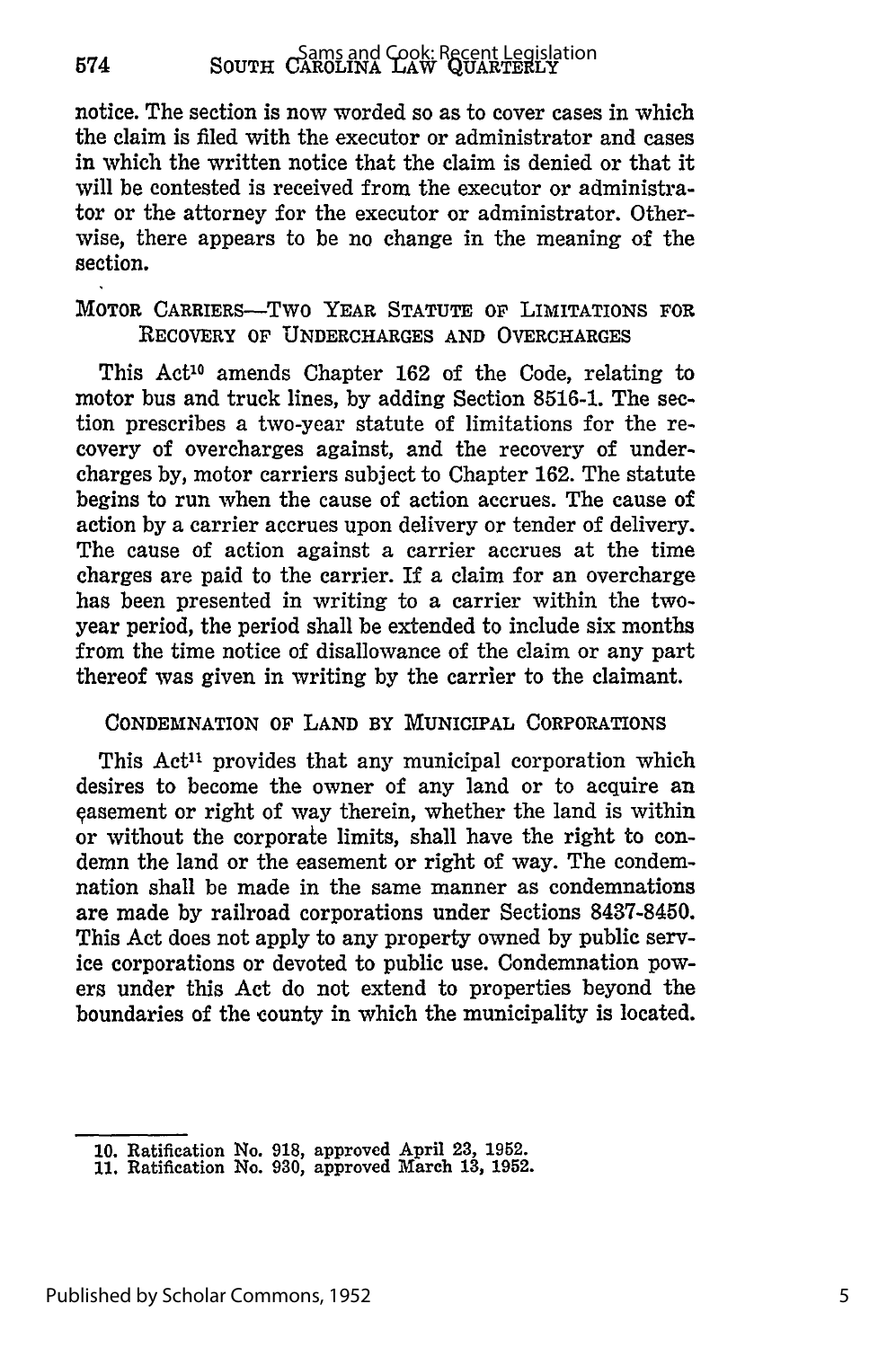INVESTMENTS OF TRUST FUNDS- INVESTMENTS AND LOANS BY SAVINGS BANKS, BANKS, TRUST **AND INSURANCE COM-**PANIES, JUDGES OF PROBATE, EXECUTORS, ADMINISTRATORS, GUARDIANS, **AND** TRUSTEES-COLLATERAL SECURITY FOR **DEPOSITS OF STATE FUNDS** 

Three sections of the Code were amended so as to include Federal Intermediate Credit Bank debentures issued pursuant to the Federal Farm Loan Act as amended and debentures isued by Central Bank for Cooperatives organized under the Farm Credit Act of **1933** among the securities:

(1) which may be given as collateral security for deposits of State funds under Section 2200 ;12

(2) in which investments may be made, or upon the security of which money may be loaned, by savings banks, banks, trust and insurance companies, judges of Probate, executors, administrators, guardians, or trustees under Section 9049;13 and

(3) in which trust funds may be invested by fiduciaries under Section 9051.14

### WRITTEN STATEMENTS-COPY TO BE **FURNISHED** TO PERSON GIVING-NOT TO BE QUESTIONED THEREON **UNLESS** COPY FURNISHED

This Act<sup>15</sup> provides that when any person employed by the state, or any political subdivision thereof, takes a written statement from any person in an investigation, the person taking the statement shall give to the person making the statement a copy thereof and shall obtain from him a signed receipt for the copy. No witness in any preliminary hearing or criminal proceeding shall be examined or cross-examined concerning any such written statement unless it is first shown that he was given a copy of the statement at the time of its making and that before his examination or cross-examination the witness was given a copy of the statement and a reasonable time to read it. Unless all of the above provisions are complied with, no such statement shall be admissible in evidence

<sup>12.</sup> Ratification No. **781,** approved February 21, **1952. 13.** Ratification No. **782,** approved February 21, **1952.** 14. Ratification No. **783,** approved February 21, **1952.**

**<sup>15.</sup>** Ratification No. **861,** approved March **1, 1952.**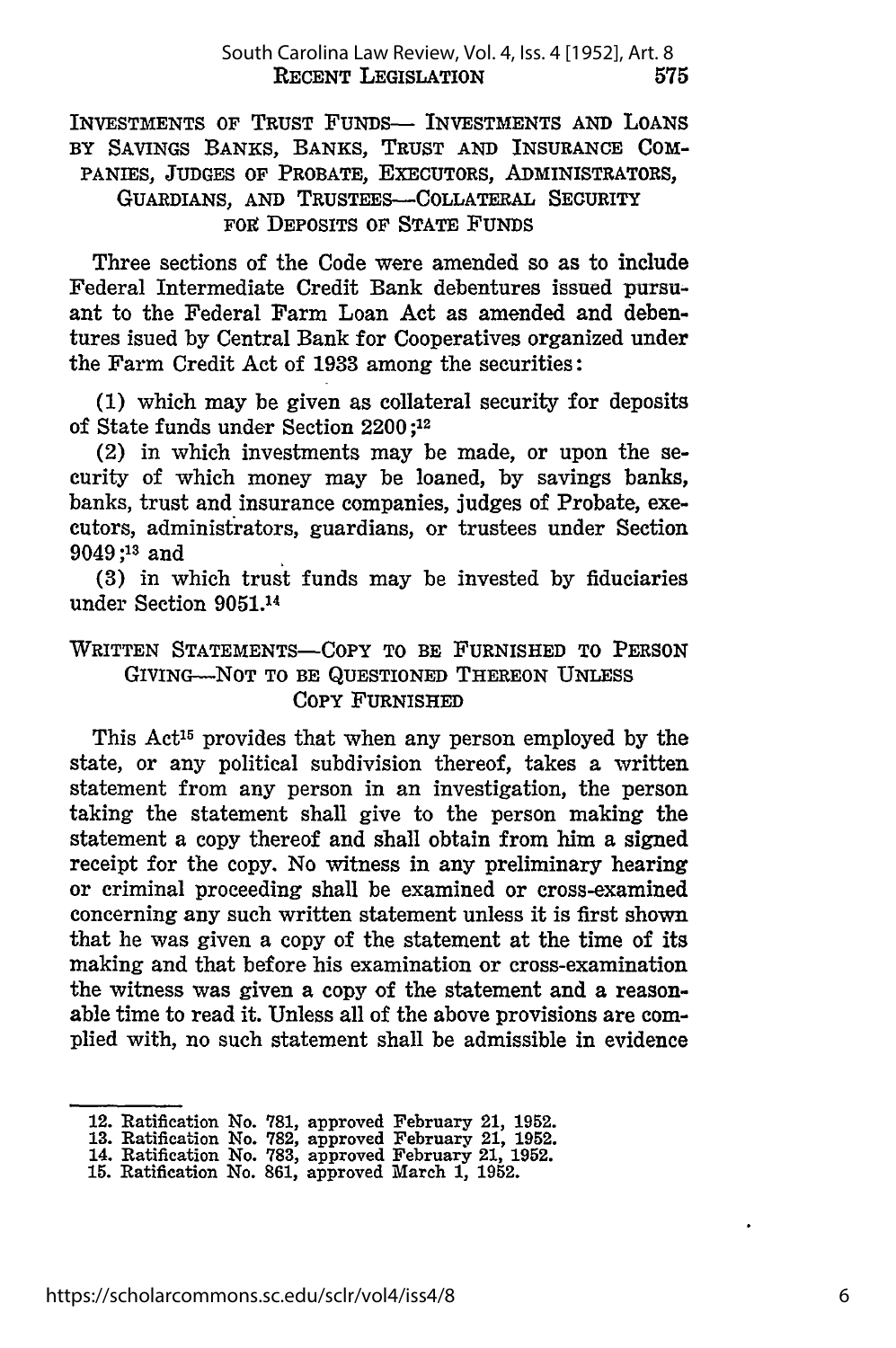in any case, nor shall any reference be made to it in the trial of any case.

#### COPIES OF PUBLIC RECORDS RELATING TO BIRTHS, DEATHS, MARRIAGES, **AND** DIVORCES TO BE FURNISHED WITHOUT COST IN **CERTAIN CASES**

Act No. **156** of the Acts of **1951,** contained substantially the same provisions as this Act,16 but it was thought that the general repeal clause of Act No. **317,** Acts of **1951,** which amended the Code section relating to fees to be charged **by** the State Registrar, had operated to repeal Act No. **156.** The Act under discussion provides that officers in charge of public records relating to births, deaths, marriages, and divorces shall furnish, without cost, certified copies of these records upon request accompanied **by** reliable information that these copies are required **by** the Federal Government in connection with the administration of the Selective Service Act of 1948, the Dependents Assistance Act of **1950,** and all Acts of Congress administered by the Veterans Administration.

#### INSOLVENT DEBTORS LAW

This Act<sup>17</sup> was passed during the 1951 session of the General Assembly, but was not approved by the Governor until December of **1951.** The effect of this Act was discussed in the article on recent legislation which was published in the June, **1951** issue of *The South Carolina Law Quarterly.7 a*

#### INDUSTRIAL SCHOOLS-COMMITMENT TO IN LIEU OF CHAIN GANG OR **STATE** PENITENTIARY

This Act<sup>18</sup> provides that the trial judges of the courts of General Sessions, or of inferior courts having concurrent jurisdiction with the courts of General Sessions, may, in their discretion, upon conviction or plea of guilty of any of the following persons, commit them to the following named institutions, subject to all laws, rules, or regulations applicable to each institution, rather than to the chain gang or the state penitentiary:

**<sup>16.</sup>** Ratification No. 914, approved April **15, 1952.**

**<sup>17.</sup>** Ratification No. 424, approved December **28, 1951.** 17a. **3 S.C.L.Q. 501** (Jn. **1951). 18.** Ratification No. **985,** approved April **23, 1952.**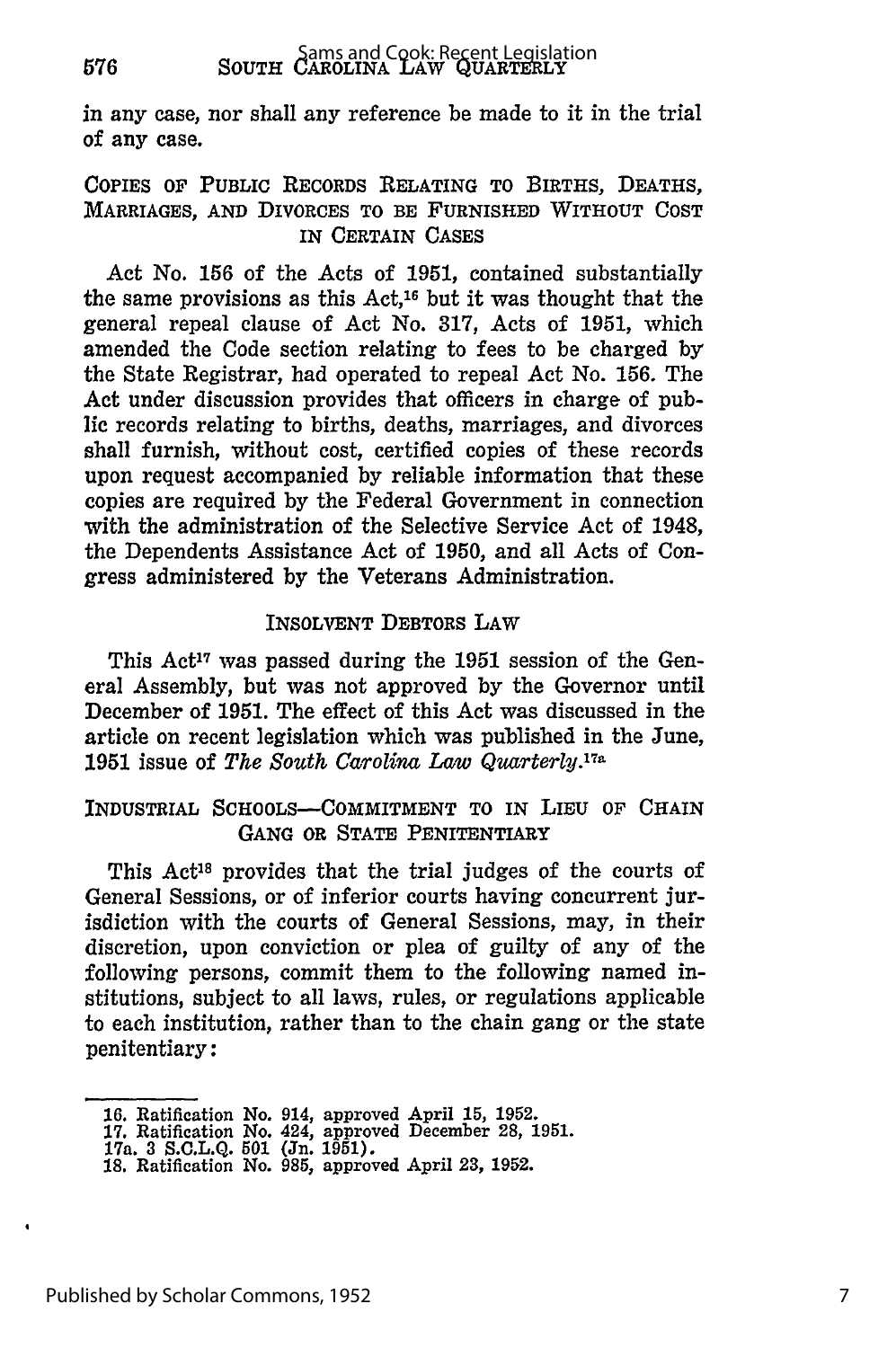**(1)** White females under the age of twenty years to the State Industrial School for Girls;

(2) Negro females under the age of twenty years to the South Carolina Industrial School for Negro Girls;

**(3)** White males under the age of seventeen years to the South Carolina Industrial School; and

(4) Negro males under the age of seventeen years to the John **G.** Richards Industrial Training School for Negro Boys.

#### **MENTAL** HEALTH LAWS REVISED

The laws of South Carolina relating to the hospitalization, detention, guardianship, and treatment of mentally ill and mentally deficient persons and relating to their estates were revised and consolidated. <sup>19</sup>

The number of admission procedures has been increased and it will now be possible, if desired **by** his family, to have a mentally **ill** person admitted to a private hospital **by** judicial process.

The powers of the Board of Regents, now called the Mental Health Commission, have been increased so that it now has the supervision of all mental hospitals and mental wards of general hospitals in this state, public and private.

A provision of this Act which will be of particular interest to lawyers is that which gives the states an automatic lien on the real and personal property of every mental patient to the extent of the cost of care and treatment received **by** the patient in a state hospital. The same lien provision is carried in the General Appropriations  $Act^{20}$  of this year.

Copies of all forms necessary for any of the various admission procedures will be sent to the judges of Probate of the counties and may be obtained from them.

#### **UNEMPLOYMENT** COMPENSATION LAW

Several changes were made in the Unemployment Compensation Law.21 A limitation was placed upon benefits, to which an otherwise eligible individual will be entitled, by an Act<sup>22</sup> which amended Section **7035-83 (d)** so as to provide that no otherwise eligible individual who has received maximum total

**<sup>19.</sup>** Ratification No. **905,** approved March **7, 1952.** 20. Ratification No. 744, approved February. **15, 1952.**

<sup>21.</sup> Sections **7035-81** through **7035-106, CODE OF LAWS OF SOUTH CAROLINA, 1942.**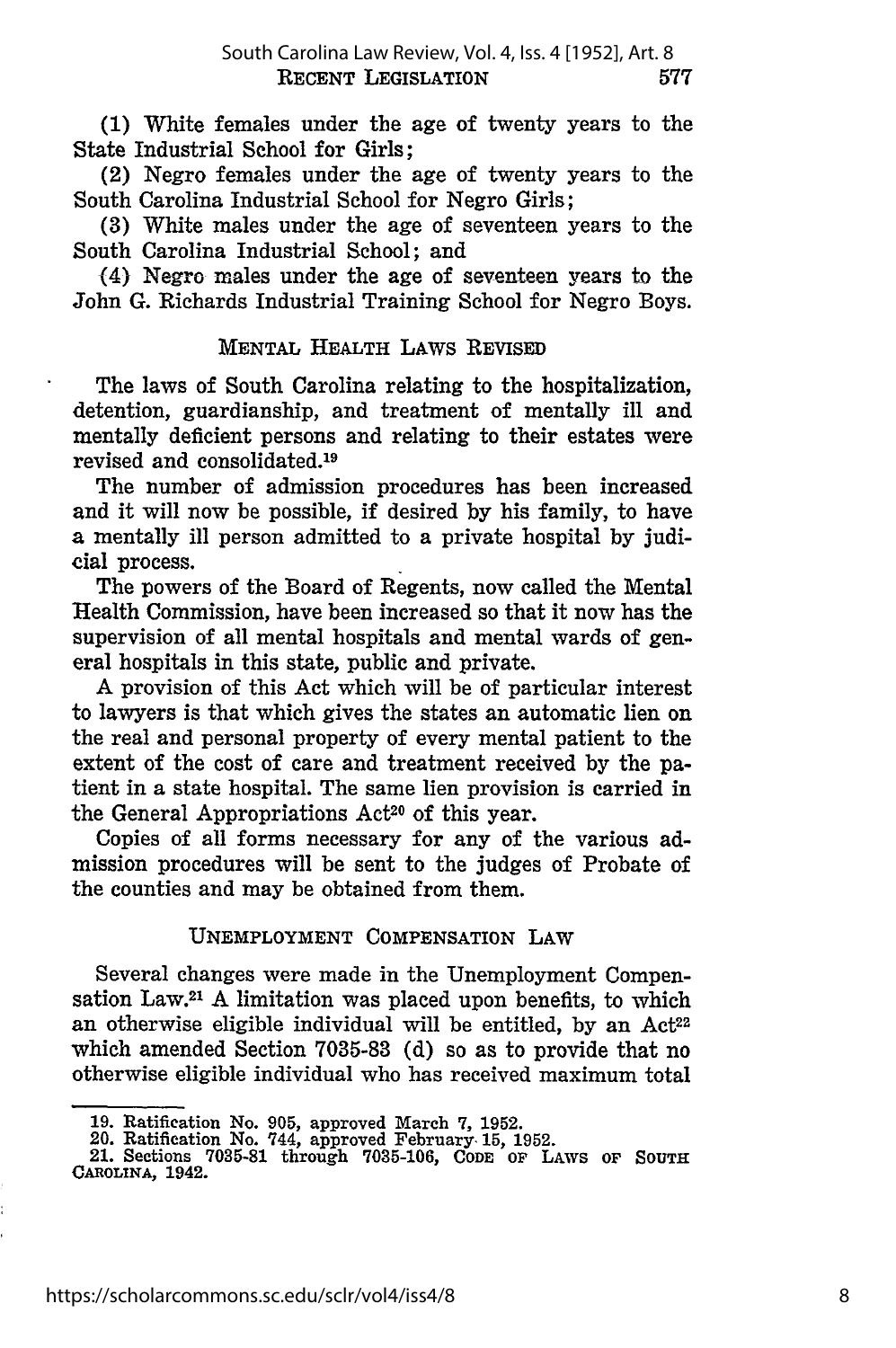benefits in a preceding benefit year shall be eligible to receive benefits in a succeeding benefit year unless subsequent to the filing of the initial claim in such preceding benefit year, he shall have earned wages in the employ of a liable employer equal to at least eight times the weekly benefit amount established for him in the preceding benefit year.

Section 7035-86 (b) **(1)** which, among other things, states that the claimant or any other interested party may file an appeal from the initial determination of a claim was amended<sup>23</sup> so as to define the term "any *other* interested party". "Any *other* interested party", the Act states, "shall include the last employer or employing unit, whether subject to the Act or not and whether benefits may be charged to its account or not, and the last covered employer or any employing unit whose account may be charged with benefits."

Section 7035-87 **(c)** (3) **(I)** was amended24 so that, in addition to its former provisions, it now protects employers who ceased to render employment due to the fact that the entrance of one or more of the owners, officers, partners, or the majority stockholders into the armed forces after January 1, 1951, necessitated the close of the business. The law now provides that such an employer's account shall not be terminated and, **if** certain conditions are met after the discharge or release of such persons from the armed forces, the employer's experience shall be deemed continuous. The amendment defines the reserve ratio of such employers. A further change has been made in this section which prohibits any employer, upon whom an unpaid and outstanding tax execution has been issued with respect to delinquent unemployment compensation tax, from paying his unemployment compensation tax at a reduced rate. The commission may waive this last provision in certain cases. The Act is retroactive to January 1, **1952.**

Sections **7035-88 (b)** and 7035-88 **(c)** (1), relating to election to become employers and termination of coverage have been amended<sup>25</sup> so as to change the date for the filing of applications for termination of coverage during any calendar year from the thirty-first day of January to the thirtieth day of April. Another proviso of the amendatory Act allows any employer who shall have rendered no employment and paid

<sup>22.</sup> Ratification No. **823,** approved February **29, 1952.**

**<sup>23.</sup>** Ratification No. **773,** approved February 21, **1952.**

<sup>24.</sup> Ratification *No.* **779,** approved February 21, **1952.**

**<sup>25.</sup>** Ratification No. **776,** approved February 21, **1952.**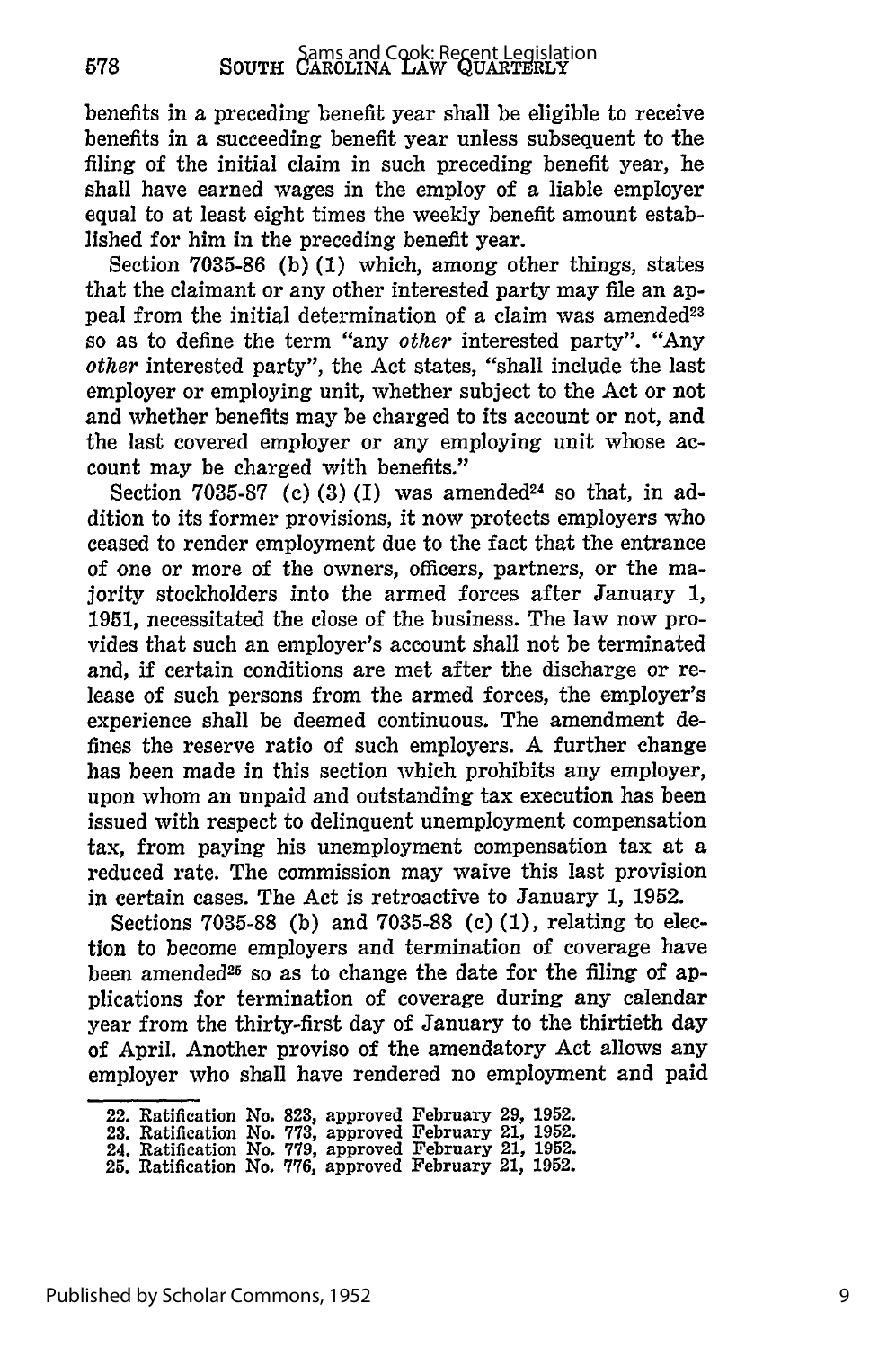no wages in the state for a continuous period of one calendar year the privilege of submitting an application for termination of coverage upon resumption of employment in the state. This Act is retroactive to January **1, 1952.**

Section **7035-87 (c)** has been amended26 **by** adding a new subsection which provides that no transfer of experience rating accounts shall be permitted unless all unemployment compensation taxes based on wages paid **by** the transferring employer prior to the date of the transfer shall be paid **by** the transferring employer when due or assumed **by** the acquiring employer. This amendment takes effect on July **1, 1952.**

Section  $7035-99$  (m) (1) was amended<sup>27</sup> so that the term "wages" does not include any amounts received from the State of South Carolina or the Federal Government **by** members of the National Guard, and the various reserve units of the armed forces. A further change made **by** the amendatory Act provides that where an employer acquires substantially all of the property used in the trade of another employer and, immediately after such acquisition, employs an individual who, immediately prior to the acquisition, was employed **by** the predecessor employer, then, for the purpose of determining whether the successor employer has paid remuneration with respect to employment equal to three thousand dollars **(\$3,000.00)** to such individual during the calendar year, the remuneration paid **by** the predecessor shall be considered as having been paid **by** the successor.

Section **7035-99 (p),** which defines the term "benefit year", was amended<sup>28</sup> so as to eliminate some verbiage considered unnecessary.

Section **7035-106,** which directed the commission to give the "stamp plan" of keeping records and paying benefits a trial, was repealed.<sup>29</sup>

TRADE-MARKS-REGISTRATION **AND** PROTECTION

This Act<sup>30</sup> provides for the registration and protection of trade-marks. After setting forth certain definitions and specifying certain conditions under which trade-marks may not

**<sup>26.</sup>** Ratification No. **780,** approved February 21, **1952. 27.** Ratification No. **775,** approved February **21, 1952.**

**<sup>28.</sup>** Ratification No. **839,** approved February **29, 1952. 29.** Ratification No. **774,** approved February 21, **1952.**

**<sup>30.</sup>** Ratification No. 751, approved February 14, **1952.**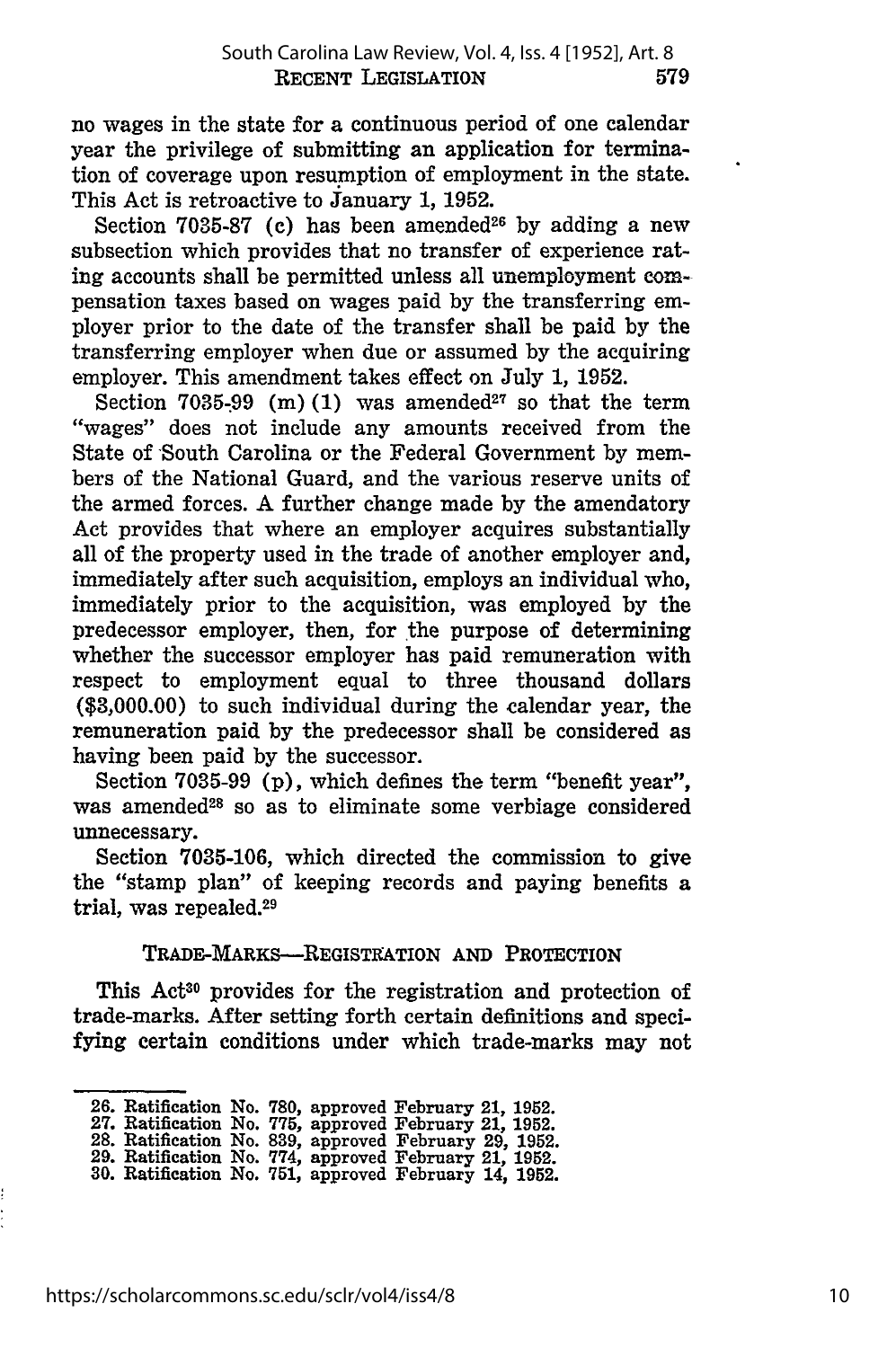580

be registered, the Act makes provision for application to the Secretary of State for registration. A fee of fifteen dollars must accompany the application. The Secretary of State shall, upon the applicant's compliance with the requirements of the Act, issue a certificate of registration. The certificate shall be admissible in evidence as proof of registration of the trademark in any judicial proceeding in any court of this state.

Registration is effective for a term of ten years, and is renewable for successive ten year terms. The fee for renewal of a registration is five dollars. Registrations in force on February 14, 1952, the effective date of this Act, expire ten years from the date of the registration or one year after the effective date of this Act, whichever is later; but they may be renewed under this Act. Trade-marks and their registration may be assigned, but the assignments must be in writing and recorded with the Secretary of State.

The Secretary of State is required to keep a public record of all registrations and to cancel registrations under certain conditions.

For convenience of administration, there are established fifty-two general classifications of goods. A single application for registration cannot include goods which fall within different classifications.

Any person who obtains the registration of a trade-mark by any fraudulent means is made liable in damages to the party injured thereby. Provision is also made for damages for use of any reproduction or copy of a trade-mark without the consent of the owner and for the reproduction or copying of any trade-mark and the application of the reproduction or copy to labels, packages, or advertisements with knowledge that the trade-mark is intended to be used to cause confusion or mistake or to deceive. Misuses of trade-marks registered under this Act may also be enjoined upon suit by the owner.

The Act provides that nothing therein shall adversely affect the rights or the enforcement of rights in trade-marks acquired in good faith at any time at common law. Sections 1244-1248 were repealed. These sections were taken from Act No. 424 of the Acts of 1910. That Act was entitled "An Act for the Protection of Labels and Seals of Labor Organizations, Associations and Societies in the State of South Carolina."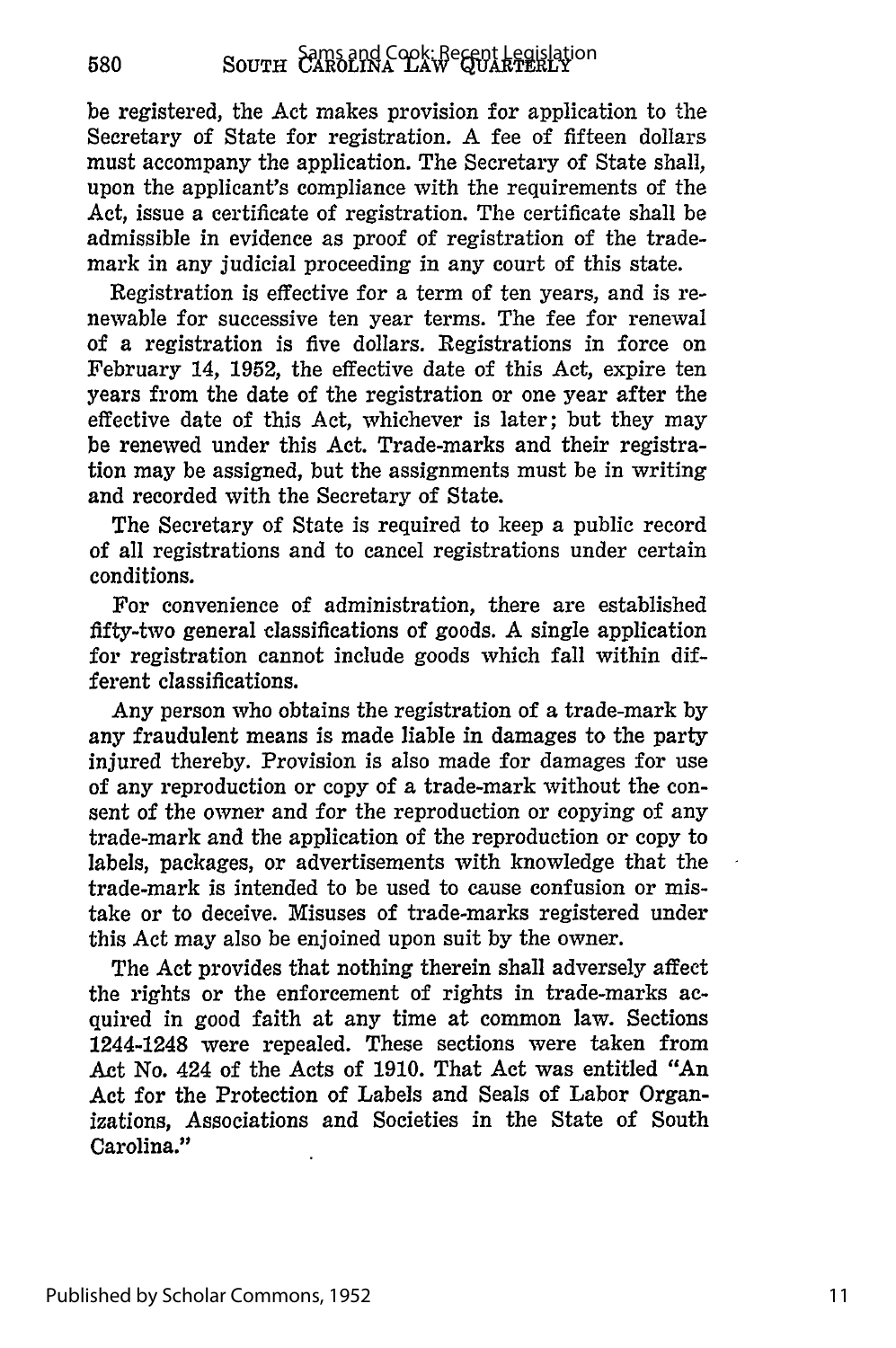The writers are indebted to the Honorable **0.** Frank Thornton, Secretary of State, for the following information: The Act is known as the "Model Trade-Mark Law." It was recommended **by** the National Association of Secretaries of State, the National Trade-Mark Association and the Council of State Governments. The old law, Sections 1244-1248 referred to above, made no provision for termination or cancellation of registration; consequently, many obsolete or abandoned trade-marks are still upon the books. The new Act provides for registration for a term of ten years with the privilege of renewal and for the cancellation of registration under certain conditions, one of which is abandonment. The new law provides for the assignment of trade-marks, whereas the old law made no provision for it. Also, the new law dispenses with the requirement under the old law that a description of the label or trade-mark be published, at the expense of the applicant, once a week for three successive weeks in some newspaper published in Columbia. Mr. Thornton also informed the writers that the Attorney General has ruled that the new Act contains no authority for the registration of trade names.

#### **ABANDONED** VEHICLES **AND** OTHER **PERSONAL PROPERTY-SEIZURE AND** DISPOSITION

This Act31 amends Section **110** of the Uniform Act Regulating Traffic on Highways<sup>32</sup> by adding a new subsection. Any vehicle or other personal property which is left on any highway over forty-eight hours is declared to be abandoned property. **All** police officers are charged with the duty of seizing the property and turning it over to the sheriff of the county in which the property is found. The sheriff is required to post notices in three public places setting forth certain facts and stating that the property will be sold if not reclaimed within thirty days. He is also required to mail notices to the owner and any holders of liens on the property if their names can be ascertained **by** reasonable inquiry.

After lapse of thirty days, the sheriff is required to advertise the property for sale. The property may be reclaimed **by** the owner or any lienholder at any time before sale **by** paying all costs. Any person authorized **by** the sheriff to tow,

**<sup>31.</sup> Ratification No. 702, approved January 25, 1952.**

**<sup>32.</sup> ACT No. 281 OF THE** ACTS **OF 1949.**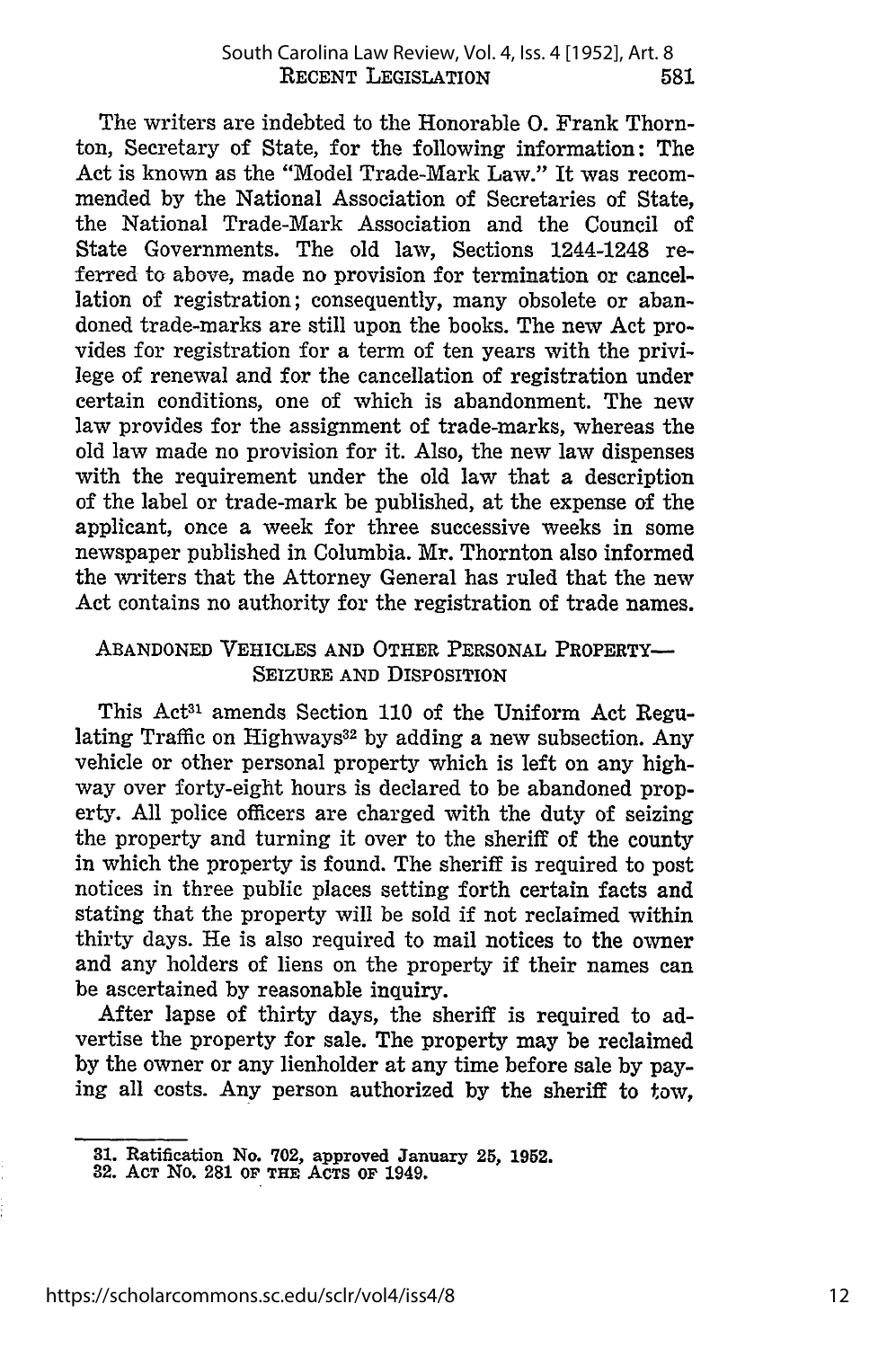haul, or store the abandoned property is given a lien prior to all other liens.

If the property is not reclaimed prior to the time advertised for its sale, the sheriff is directed to sell it. After payment of costs, any excess is paid into the general fund of the county. The governing board of the county is directed to hear any claims for damage **by** the sale of the abandoned property for a period of two years after the excess is paid into the general fund of the county. The governing board may make awards as the interests of parties may appear, but in no event may the awards exceed the amount paid into the general fund. No appeal shall be made from the decision of the county governing board.

The following Acts may also be of interest:

An Act which prohibits the sale or issuance of hunting licenses outside of the boundaries of the state.<sup>33</sup>

An Act which adopts the United States Census of **1950** as a correct enumeration of the inhabitants of the state.34

An Act which fixes the apportionment of members in the House of Representatives. 35 The new apportionment was based on the United States Census of **1950.** Abbeville, Anderson, Fairfield, Greenwood, Lee, and Williamsburg Counties lost one seat each. Greenville, Lexington, Richland, and Spartanburg Counties gained one seat each. Charleston County gained two seats.

An Act which provides for the distribution of the Code of Laws of South Carolina, **1952.<sup>36</sup>**

An Act which provides for the branding of livestock and the registration and recording of brands.<sup>37</sup>

An Act which regulates the operation of safety deposit boxes **by** banks, depositories, and trust companies. <sup>38</sup>

An Act which repeals Section **7413.19** This section limited the value of property which municipalities **of** less than one thousand inhabitants could own.

**<sup>33.</sup> Ratification No. 961, approved April 24, 1952.**

**<sup>34.</sup> Ratification No. 696, approved January 19, 1952.**

**<sup>35.</sup> Ratification No. 879, approved March 3, 1952. 36. Ratification No. 997, approved April 23, 1952. 37. Ratification No. 1012, approved** April **23, 1952.**

**<sup>38.</sup> Ratification No. 816, approved February 29, 1952.**

**<sup>39.</sup> Ratification No. 793, approved February 21, 1952.**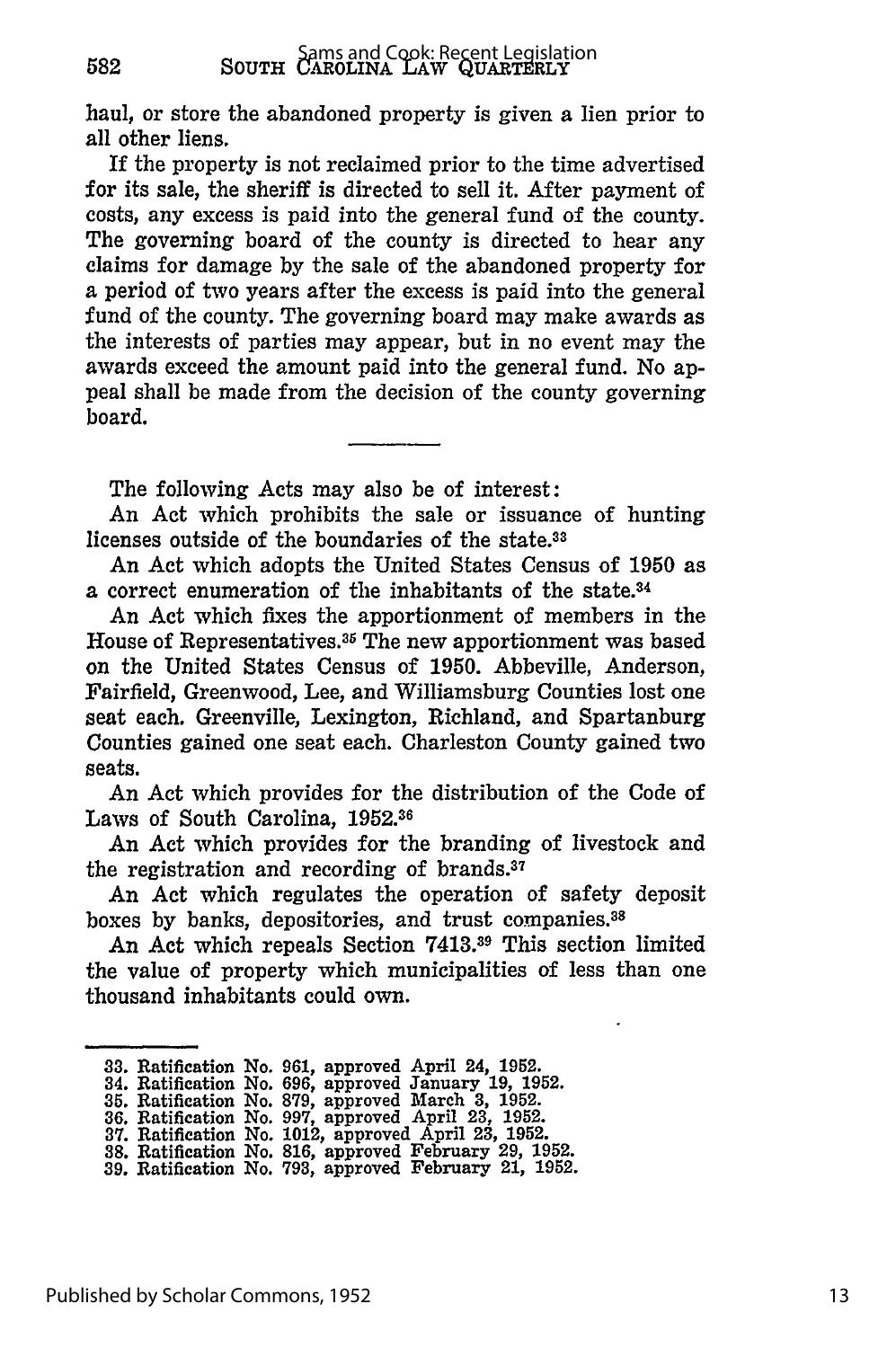An Act which regulates the practice of physical therapy in this state.40

An Act which provides for the regulation of the liquefied petroleum gas industry and for the licensing and bonding of any person engaged in the manufacture, distribution, storage, or transportation of liquefied petroleum gas.<sup>41</sup>

An Act which provides that the term "livestock" as used in the phrase, "The gross proceeds of sales of all livestock by whomsoever sold," shall be construed to include baby chicks and poults. 42 The phrase set forth above appears as one of the exemptions to the sales tax.43

**A** Joint Resolution proposing to amend the State Constitution so as to repeal Section 5 of Article XI which provides that the General Assembly shall provide for a liberal system of free public schools for all children between the ages of six and twenty-one years, and for the division of the counties into suitable school districts. <sup>44</sup>

An Act which provides for the propagation, conservation, and the hunting of game and catching of fish in this state.45 The purpose of this Act was to codify and consolidate all the game and fish laws of the state.

An Act which provides for the organization, operation, and supervision of cooperative credit unions.46 Sections **7911- 7935,** relating to credit unions, were repealed last year.47 It is the understanding of the writers that this was done with the belief that no credit unions still existed in this state. Subsequently it was learned that there are a few still left in the state, and for that reason this Act was passed. This Act is similar to the credit union law which was repealed last year, but a few changes were made. Among these was the placing of credit unions under the supervision of the Commissioner of Labor. They were formerly under the supervision of the Board of Bank Control.

An Act which amends Section **9290 by** removing the limitation upon the interest on refunding revenue bonds author-

<sup>40.</sup> Ratification No. **825,** approved February **29, 1952.**

<sup>41.</sup> Ratification No. 854, approved March 1, 1952.<br>42. Ratification No. 880, approved March 4, 1952.<br>43. Subarticle III, Article VII, Acr No. 379 of THE ACTS of 1951.<br>44. Ratification No. 760, ratified February 19, 1952.

<sup>45.</sup> Ratification No. **1019,** approved April 24, **1952.** 46. Ratification No. 822, approved February **29, 1952.**

<sup>47.</sup> **ACT** No. 415 **OF THE ACTS OF 1951.**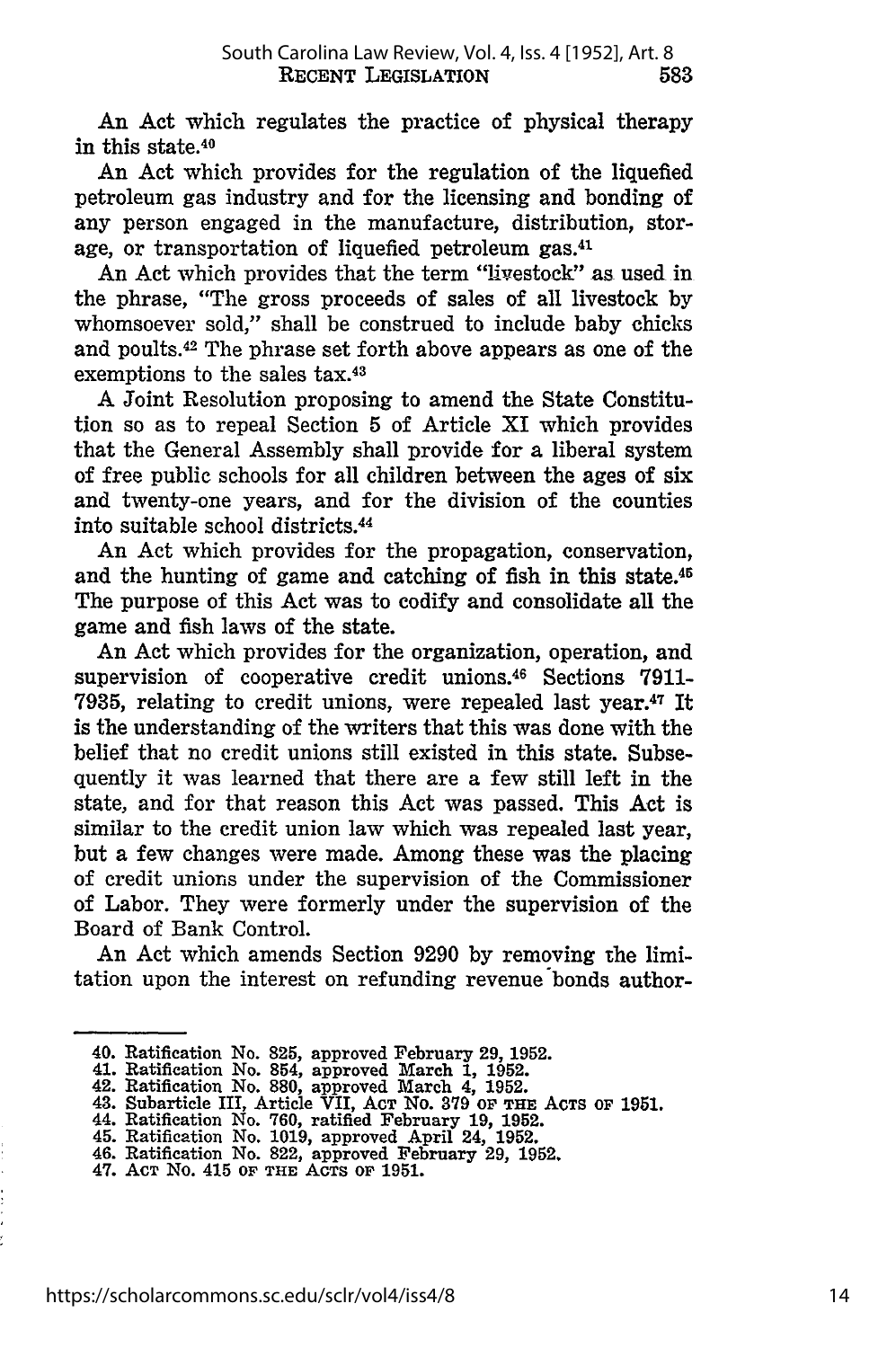ized therein.<sup>48</sup> Section 9290 is a part of Chapter 189, Code of Laws of South Carolina, 1942, which is known as the "Revenue Bond Refinancing Act of 1937."

An Act which defines the tax exempt status of all bonds, notes, and certificates of indebtedness, heretofore or hereafter issued by or on behalf of the United States Government, the State of South Carolina, all political subdivisions of the state, or any agency of the state or any of its political subdivisions. <sup>49</sup>

#### LOCAL **ACTS**

The following local Acts should be of interest to the members of the Bar in the particular counties affected thereby:

An Act which provides for the appointment of an Assistant Solicitor for the Ninth Judicial Circuit.<sup>50</sup>

An Act which increases the pay of petit jurors and grand jurors in Sumter County from three dollars a day to five dollars a day.<sup>51</sup>

An Act which provides for the filling of vacancies among jury commissioners in Richland County.<sup>52</sup>

An Act which gives countywide jurisdiction in civil matters to the magistrate of the first magisterial district and the magistrate of the seventh magisterial district of Chester County.<sup>53</sup>

An Act which gives the magistrate at Taylor in Chick Springs Township, Greenville County, civil and criminal jurisdiction throughout the county. $54$ 

An Act which establishes a civil and criminal court for a certain portion of Darlington County.55

An Act which extends until May 8, 1953, the provisions of Act No. 596 of the Acts of 1947, relating to the establishment and operation of The Juvenile and Domestic Relations Court of Catawba-Ebenezer Townships in York County.<sup>56</sup>

An Act which changes the fees for the master of Chesterfield County.<sup>57</sup>

|  | 48. Ratification No. 725, approved February 8, 1952.  |
|--|-------------------------------------------------------|
|  | 49. Ratification No. 762, approved February 22, 1952. |
|  | 50. Ratification No. 909, approved March 6, 1952.     |
|  | 51. Ratification No. 833, approved February 28, 1952. |
|  | 52. Ratification No. 973, approved March 27, 1952.    |
|  | 53. Ratification No. 1033, approved April 15, 1952.   |
|  | 54. Ratification No. 754, approved February 15, 1952. |
|  | 55. Ratification No. 869, approved February 29, 1952. |
|  | 56. Ratification No. 925, approved March 12, 1952.    |
|  | 57. Ratification No. 768, approved February 21, 1952. |

584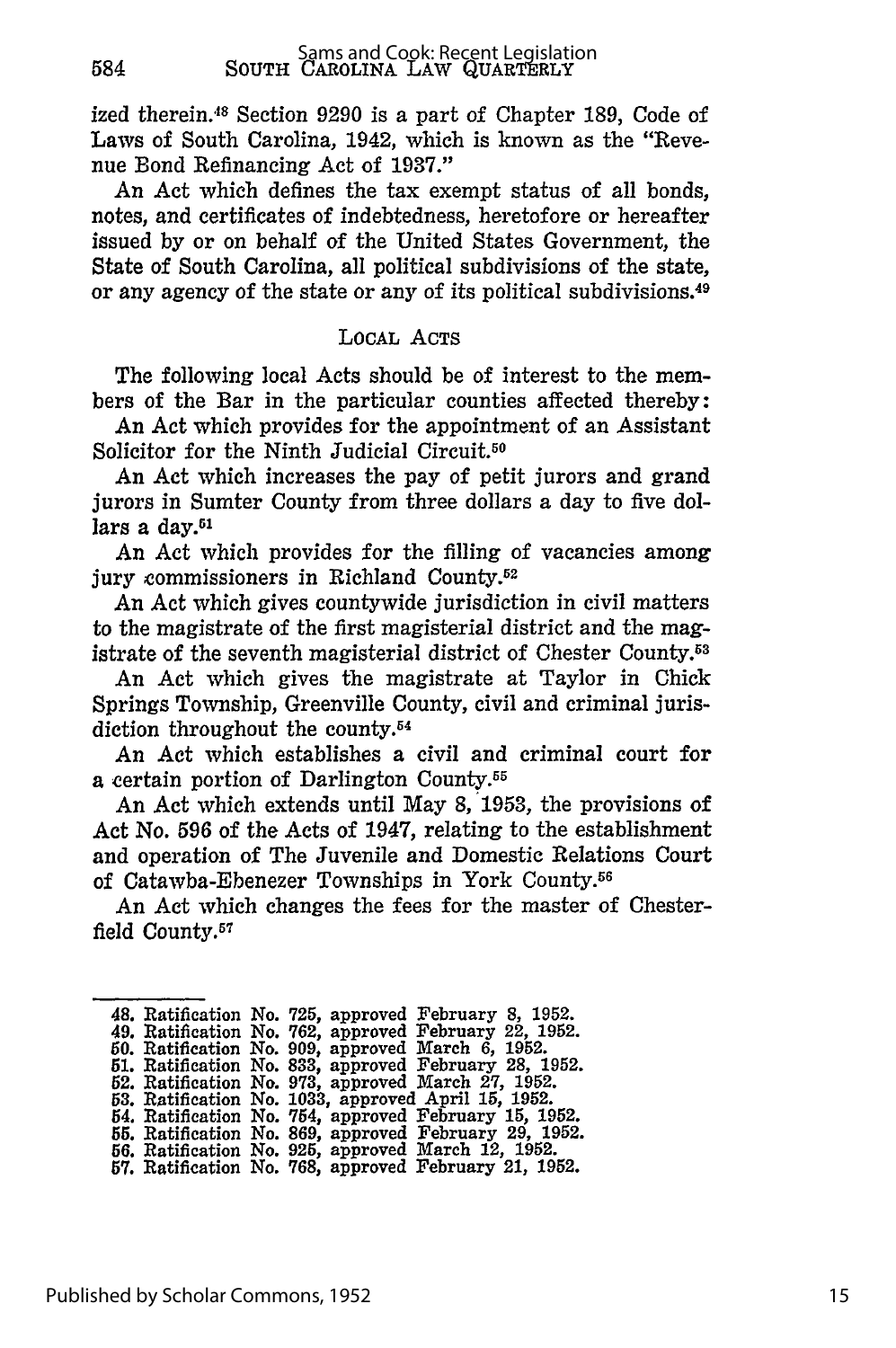An Act which rearranges the terms of the circuit court in Clarendon, Sumter, and Lee Counties.58

An Act which provides for terms of the court of Common Pleas immediately following each term of the court of General Sessions in Allendale County.<sup>59</sup>

An Act which directs the Auditor of Aiken County to report that property located within the Savannah River Project, under condemnation by the United States, was returned for taxes in cases in which the contrary cannot be established with reasonable certainty. 6o

An Act which places the duties imposed on clerks of court under Section 49 of The Highway Act of **195161** upon registers of mesne conveyance in Greenville, Charleston, and Spartanburg Counties. 62 Section 49 of The Highway Act relates to right-of-way papers and condemnation proceedings. All papers required to be filed in offices of clerks of court are to be filed in the offices of the register of mesne conveyance in these three counties.

Joint Resolutions proposing the following amendments to the State Constitution were ratified:

- 1. To increase the civil jurisdiction of certain magistrates in Marion County to cases involving not more than five hundred dollars (\$500.00).63
- 2. To increase the civil jurisdiction of all magistrates in York County to cases involving not more than three hundred dollars (\$300.00).<sup>64</sup>
- 3. To increase the terms of office of magistrates in Horry County from two years to four years. <sup>65</sup>
- 4. To provide for a county court for Orangeburg County.66
- **5.** To establish a county court for Kershaw County.67

<sup>58.</sup> Ratification No. 842, approved February *29,* **1952.**

<sup>59.</sup> Ratification No. 1004, approved March 6, 1952. 60. Ratification No. 994, approved March 6, 1952.

**<sup>61.</sup> ACT** NO. **329 OF THE ACTS OF 1951. 62.** Ratification No. **1087,** approved March 12, **1952.**

**<sup>63.</sup>** Ratification No. **993,** ratified March **5, 1952.**

<sup>64.</sup> Ratification No. **853,** ratified February **27, 1952. 65.** Ratification No. 1044, ratified March **8, 1952.**

**<sup>66.</sup>** Ratification No. **863,** ratified February 28, **1952.**

**<sup>67.</sup>** Ratification No. **991,** ratified March **5, 1952.**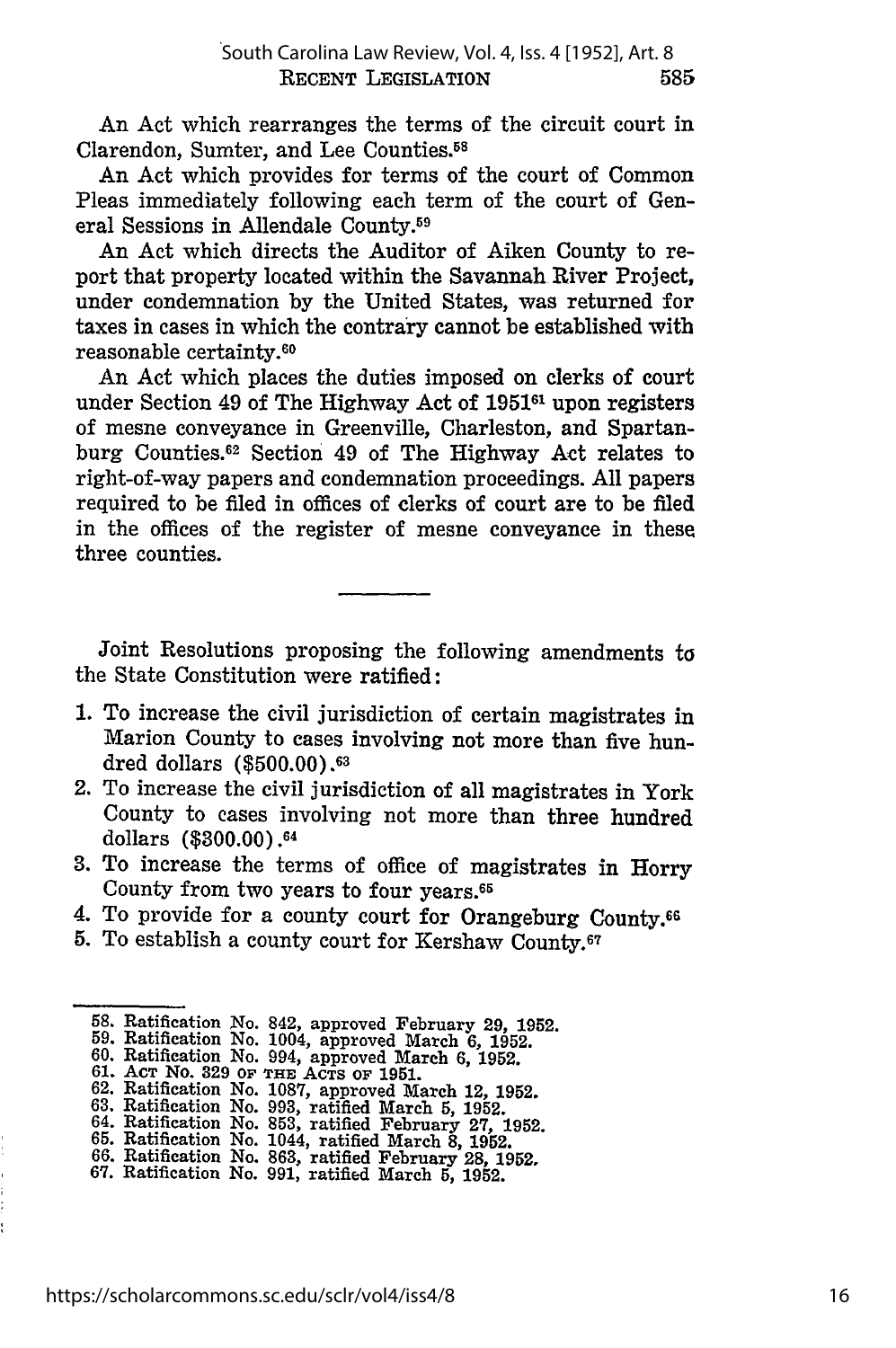#### UNAPPROVED ACTS

The Acts listed or discussed below have not as yet been approved by the Governor. These Acts had not been in the hands of the Governor for the three days allowed under Section 23 of Article IV of the Constitution at the time the General Assembly adjourned *sine die.* He has until the second day of the next meeting of the General Assembly to return these measures with his veto. After that time, they become effective without his signature unless so returned. He may, of course, approve them before that time.

#### CODE OF **1952 ADOPTED**

Duplicate Acts were passed which declare that the report of the Code Commissioner to the General Assembly is adopted as the Code of Laws of South Carolina, **1952,** and that the code is the only general statutory law of the state on January 8, 1952. One of the Acts is a House Act<sup>68</sup> and the other is a Senate Act.69 Both Acts state that they shall take effect upon their approval **by** the Governor. Since the Acts are duplicates, it is probable that only one of them will be approved.

#### **INSURANCE** ON STATE-OPERATED **SCHOOL** BUSES

This Act<sup>70</sup> was drawn as an amendment to the General Appropriations Act of 1951,<sup>71</sup> which, among other things, placed the operation of school bus transportation under the State Educational Finance Commission. This Act requires the **Di**rector of the Sinking Funds and Property Division of the State Budget and Control Board to procure insurance contracts which shall give insurance coverage on all state-owned school buses. For passengers of school buses, the contracts are to provide a death benefit of two thousand dollars (\$2,000.00) and hospital and medical expenses up to three thousand dollars **(\$3,000.00).** For third parties, a maximum recovery of five thousand dollars **(\$5,000.00)** for any one person or twenty-five thousand dollars **(\$25,000.00)** for any one accident is provided for death or personal injuries. For damage to property of third persons, the maximum recovery is five

**<sup>68.</sup> Ratification** No. **1097,** ratified March **8, 1952.**

**<sup>69.</sup> Ratification No. 1075, ratified March 8, 1952.**

**<sup>70.</sup> Ratification No. 928, ratified March 5, 1952.**

**<sup>71.</sup> ACT No. 379 OF THE ACTS OF 1951.**